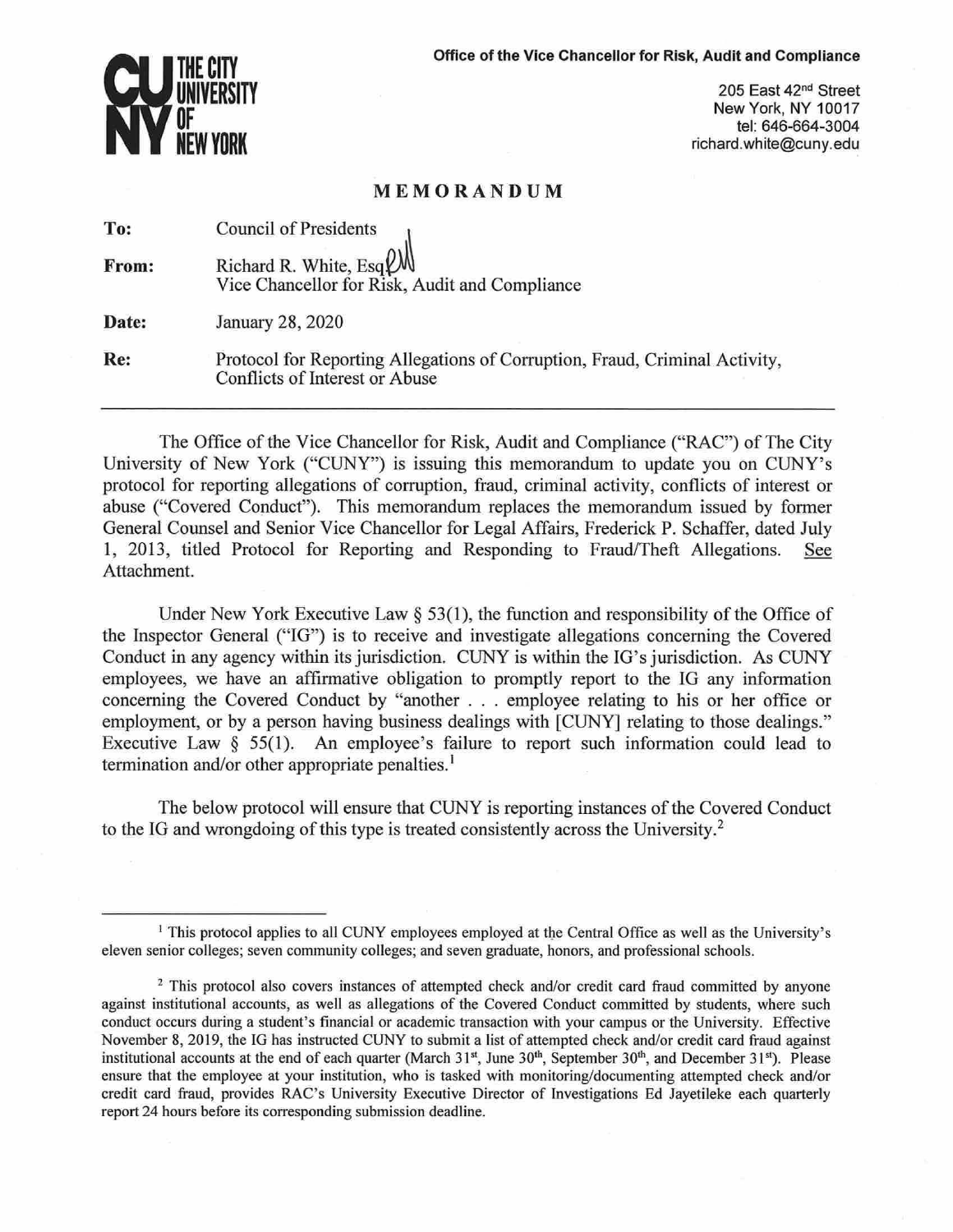- When an individual at your institution becomes aware of any information regarding the Covered Conduct, they should notify campus counsel within two business days of the issue.<sup>3</sup>
- Thereafter, within three business days, campus counsel will notify RAC's Vice Chancellor and/or the University Executive Director of Investigations regarding the reported Covered Conduct and provide appropriate documentation.**<sup>4</sup>**
- RAC will work with your institution to ascertain the general facts comprising the allegation in order to notify the IG of the matter in writing.

Your institution **should not** take any steps to investigate the matter (including conducting any interviews of purported persons of interest or witnesses) until the IG has determined whether it will investigate the matter or refer it back to CUNY for follow-up. **<sup>5</sup>**

This protocol does not preclude anyone within CUNY from reporting allegations of the Covered Conduct directly to the IG.**6** If you or your employees become aware of instances where the Covered Conduct poses an immediate danger to the safety and security of your campus or its community, please contact your institution's Public Safety Department, the University's Office of Public Safety and/or the New York City Police Department, and notify RAC thereafter.

To avoid compromising potential IG investigations or the investigation of matters that the IG refers back to CUNY, all public communications concerning these matters must be kept confidential and coordinated through.RAC.

cc: Chancellor's Cabinet Administrative Council Legal Affairs Designees Directors of Human Resources Directors of Public Safety Council of Personnel Officers /Labor Designees

**<sup>3</sup>**In order to maintain the strictest confidentiality of matters referred to/from the JG, the reporting employee should not report this matter up his/her chain of command, i.e., Director, Manager, Vice President, Dean, President, Vice Chancellor or Chancellor. The institution's counsel will discuss what, if any, additional reporting of the matter is required with RAC's Vice Chancellor and/or Investigations Director.

<sup>4</sup>You may reach Vice Chancellor White at richard.white@cuny.edu or 646-664-3004, and RAC's University Executive Director of Investigations Jayetileke at edward.jayetileke@cuny.edu or 646-664-9234.

<sup>&</sup>lt;sup>5</sup> This directive also applies to each campuses' Department of Public Safety. Any additional steps regarding a matter that was referred to the JG must be coordinated through RAC.

**<sup>6</sup>**[See https://ig.ny.gov/form/complaint-form-long.](https://ig.ny.gov/form/complaint-form-long)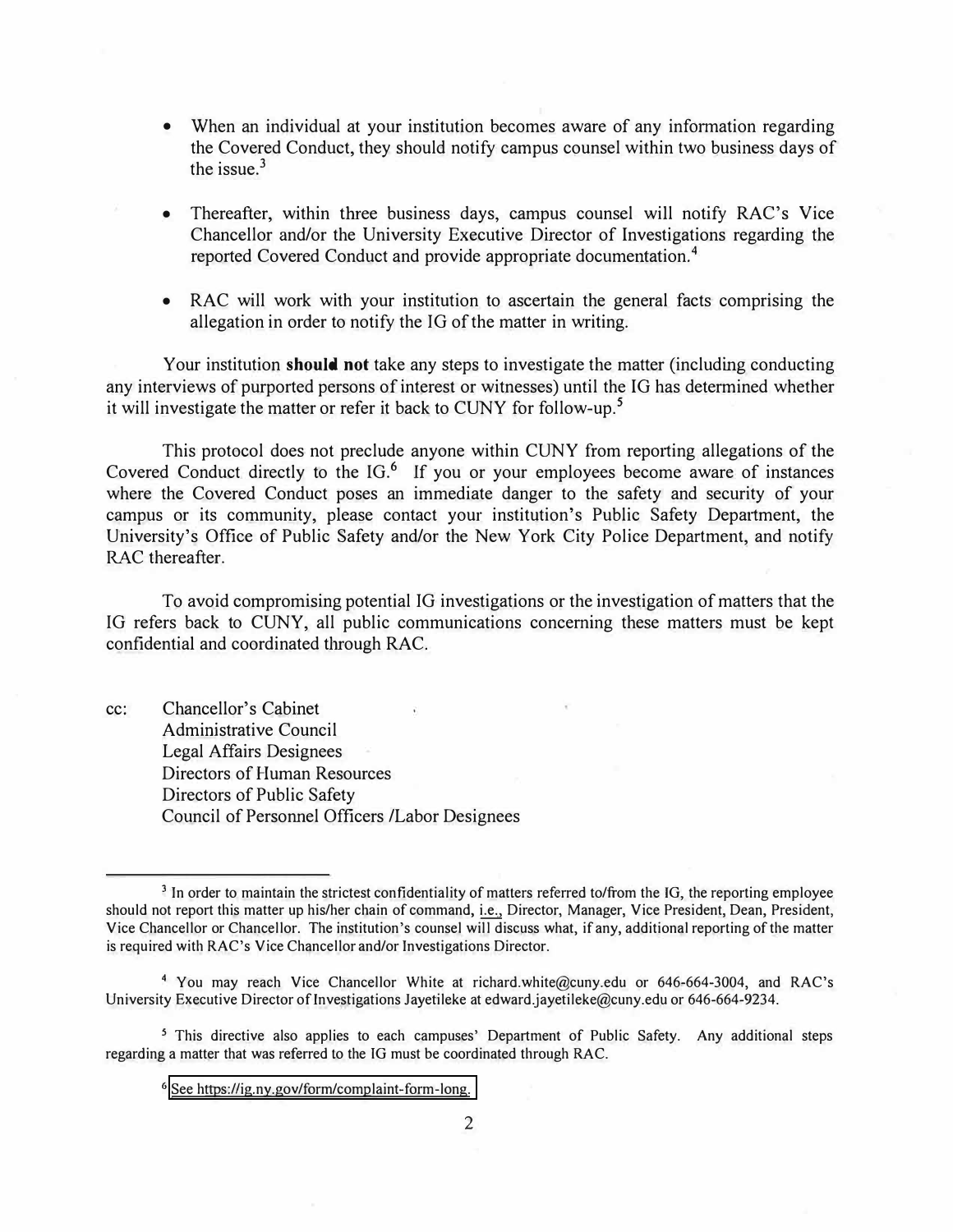## **CU<br>NY The City University** of NewYork

General Counsel & Sr. Vice Chancellor for Legal **Affairs** 

535 East 8oth Street' New York, NY 10075 General Tel: 646-664-92002 Direct Tel: 646-664-9210 Fax: 646-664-2964 Frederick.Schaffer@cuny.edu

July 1\_, 2013

To: Council of Presidents

From: Frederick P. Schaffer (7) General Counsel and Senior Vice Chancellor for Legal Affairs

Re: Protocol for Reporting and Responding to Fraud/Theft Allegations

I am re-issuing this memo to update contact jnformation. A number of instances of fraud or theft by CUNY employees at our campuses have come to the attention of the Office of the General Counsel, Internal Audit and University Public Safety. It is critical that we address suspected incidents promptly, thoroughly and impartially throughout the Uniyersity. Accordingly, if there is a suspicion that there has been theft of CUNY or Research Foundation funds or property on your campus, or falsification of official records, or any other scheme to defraud *the* College or University, by an employee or student, you must immediately contact:

Bill Barry, University Director of Public Safety (212-541-0407); Gordon Taylor, University Director of Internal Audit (646-746-4283); and Rick Schaffer, General Counsel (646-664-9210) or Jane Sovern, Deputy General Counsel (646-664-9209) or Marcia Isaacson, University Chief Compliance Officer (646-664-9206).

University Public Safety will work from the outset with the campus Director of Public Safety to contact and communicate with the NYPD and otherlaw enforcement agencies. University Internal Audit will conduct necessary financial investigations. After investigation, University Internal Audit, Public Safety and General Counsel, in consultation with the College, will determine appropriate next steps, including referral for criminal prosecution and/or instituting disciplinary charges against an employee or student. Barring extraordinary circumstances, the University will refer instances of fraud or theft to the appropriate Jaw enforcement authorities. The General Counsel's office will serve as liaison with the District Attorney or other prosecutor's office.

Additionally, to avoid compromising investigations, all public communications concerning these matters must be coordinated with my office and the Office of University Relations.

This process will ensure not only that investigations are conducted quickly, fairly and efficiently, but also that these cases are being handled consistently throughout the University.